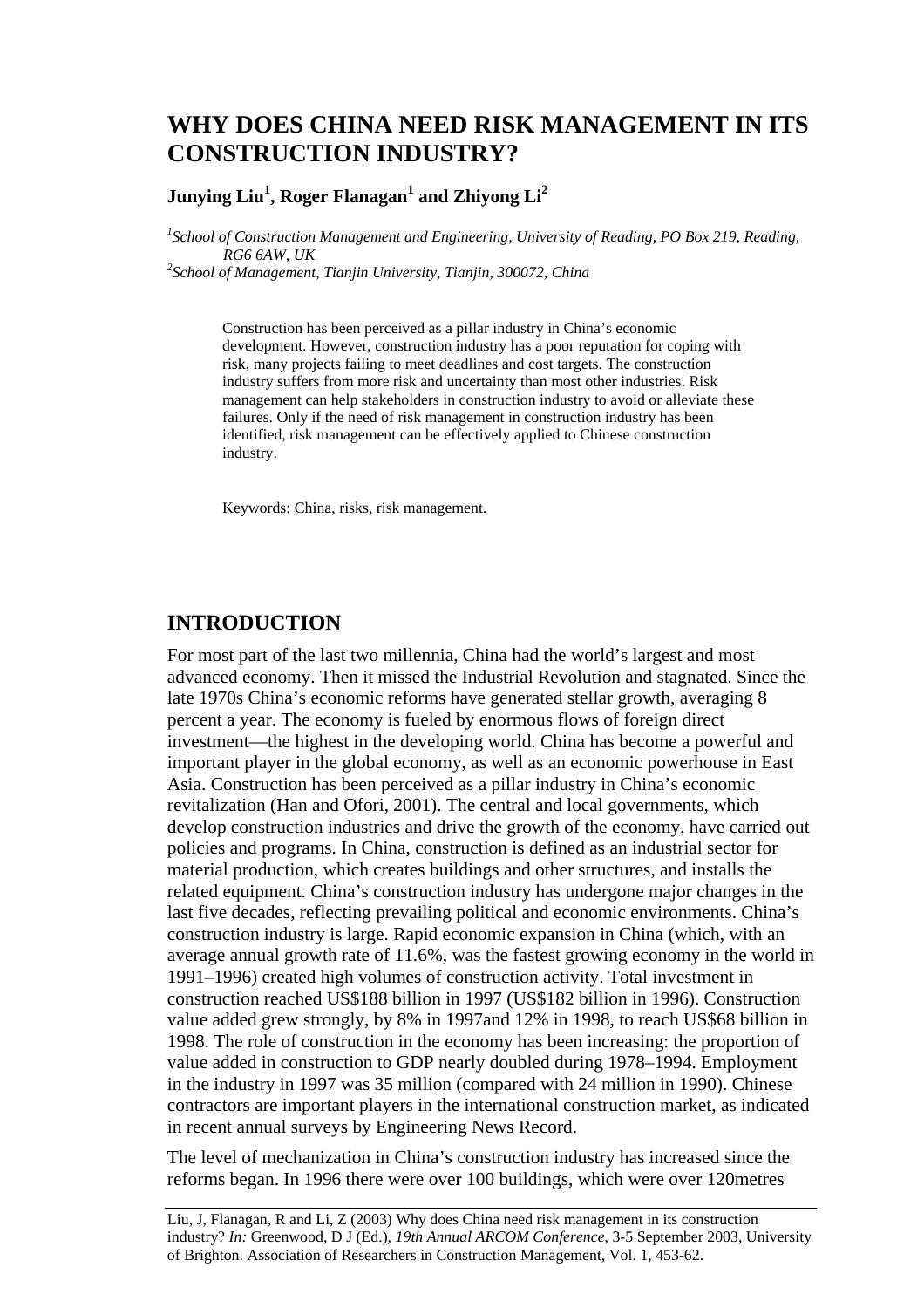high, and several major highway, energy and water projects had been constructed. From the Figure 1, we can see the construction market in China is vast and grows quickly.



Figure 1 Gross output (current data) of the Chinese construction industry (1980-2000)

# **CHANGE OF CHINESE CONSTRUCTION STAKEHOLDERS**

There are several key stakeholders in Chinese construction industry, including government, clients, contractors and subcontractors, rural construction teams, foreign contractors, materials suppliers, consultants. The paper focuses on the change of government and state-owned sector.

### **Chinese government**

Before the 1980s, the Chinese government, under a "pure" socialist system, was the major or sole client for Chinese contractors, especially for large ones. The industry currently is becoming more market driven (Lan and Jackson, 2001). Government no longer assigns construction work to construction enterprises.

### **State-owned sector**

Being a socialist country, the state-owned sector still plays an important role in China's economy (Lan and Jackson, 2001). Therefore, it is understandable that about half the construction market consists of clients from state-owned units. However, the dominance of this kind of client has been decreasing since the late 1970s, and clients other than state-owned units have increased steadily. Many Chinese clients from stateowned companies are not conscious of environmental control, quality control and risk control. This stems from a short-term planning horizon, which is also rooted in the "economic reform" in China. Market-embracing reform, having started in China in the late 1970s, effectively changed state-owned firms from being pure production units to being increasingly independent market players. Now they are partly responsible for their own profits and losses.

### **Increasing competition**

During the transition from a planned economy to a market economy, China has gradually loosened its control over construction enterprises (Lan and Jackson, 2001).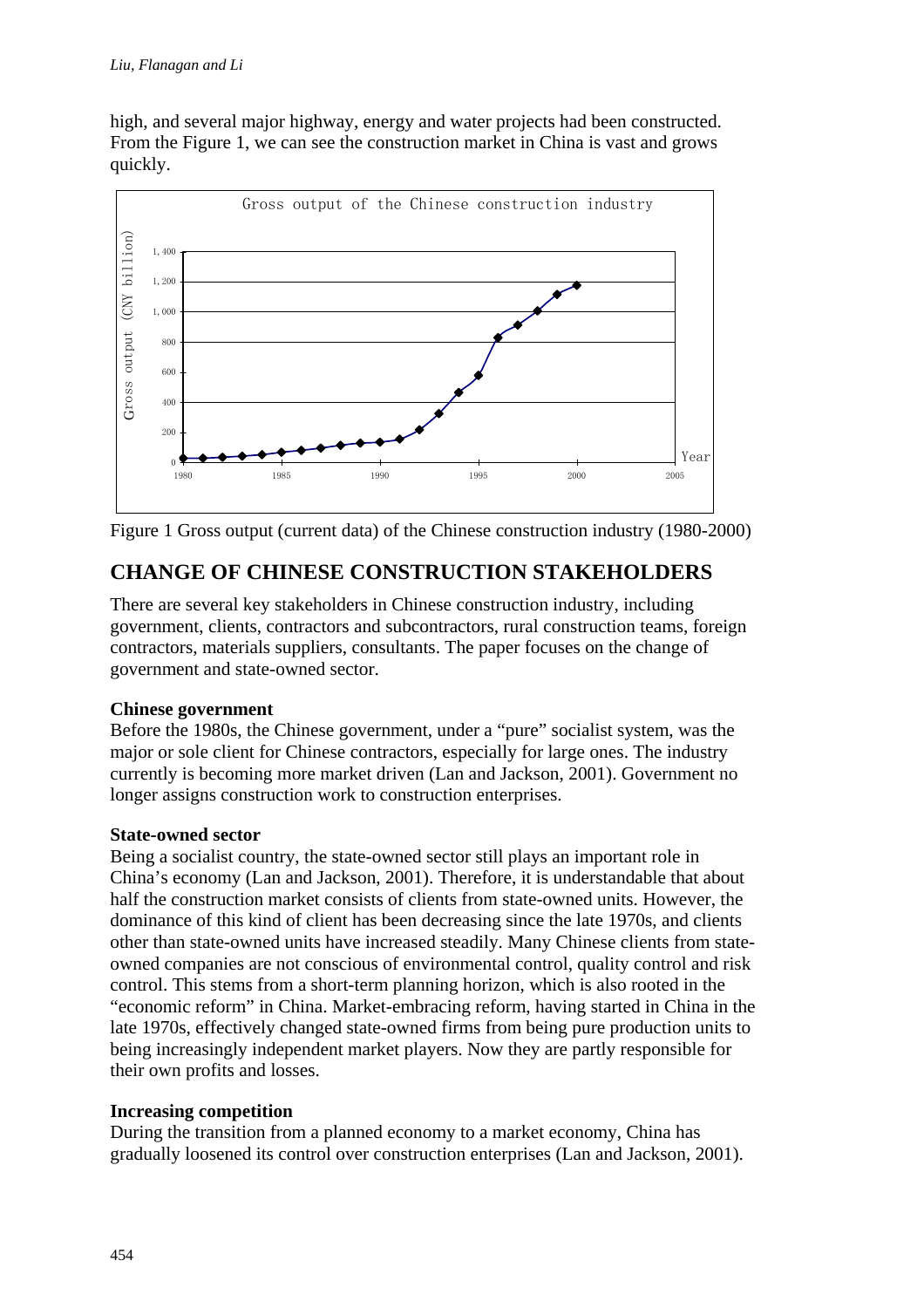They have to hunt for work through market competition. Government no longer fixes construction costs. They are subject to the market fluctuations. All of these changes are mainly driven by deregulation and adoption of a "contracting system", which separates ownership and management. However, reform in the China construction industry does not go much beyond these measures. Therefore, a new management regime is far from settled. At the present stage, contractors and subcontractors, which are defined as construction enterprises in China, are connected through a two-tier hierarchy.

The conditional opening of the construction market caused an inflow of foreign direct investment and foreign contractors who are targeting the top end of market. The loosening of control over the movement of surplus rural labours has generated a flood of rural construction teams. All these factors have increased competition in the industry.

## **THE URGENT NEED FOR CONSTRUCTION RISK MANAGEMENT**

Construction industry has a poor reputation for coping with risk, many projects failing to meet deadlines and cost targets (Thompson and Perry, 1992). Risks cannot be eliminated but, by applying the principles of risk management, practitioners are able to improve the effective management. Risks are generally regarded to lead project cost and/or time overrun and quality problems, extremely changing a potentially profitable investment into a loss-making venture. Chinese construction industry has experienced many significant structural changes over the last 25 years since economic reform. Many Chinese construction companies have become global and many new technologies are used into construction industry. Although construction companies have grown in size, competition has substantially increased. Because Chinese construction companies currently face two types of threats generated by new entrants in the industry. One is the penetration of foreign contractors with capital and superior technology into the top end of the market, especially after China entered WTO. The other competitor is the low cost, rural construction team entering into the lower end of the market.

#### **Loss in Chinese construction industry from poor management**

Due to poor management level, low construction technology and a lot of risks, Chinese construction industry suffers from a huge deficit every year. Table1.1 shows the loss of Chinese construction industry in 1998, 1999 and 2000 according to different type.

#### **Competitiveness**

For many years, the construction industry in China has been controlled by the government and used to support China's centrally planned economy (Mayo and Liu, 1995). Most construction projects have been financed by the government, designed by state-owned design institutes, and built by state-owned construction companies. This bureaucratic system, combined with the poor project-management skills of the enterprises, has resulted in low-quality work, cost overruns, and the late completion of projects. Since 1979, China has been reforming the country's economy. Construction industry reforms were announced at the Chinese Party Congress Convention in October 1992. These reforms are designed to improve efficiency in the state-owned construction enterprise, to establish a construction market, and to make the Chinese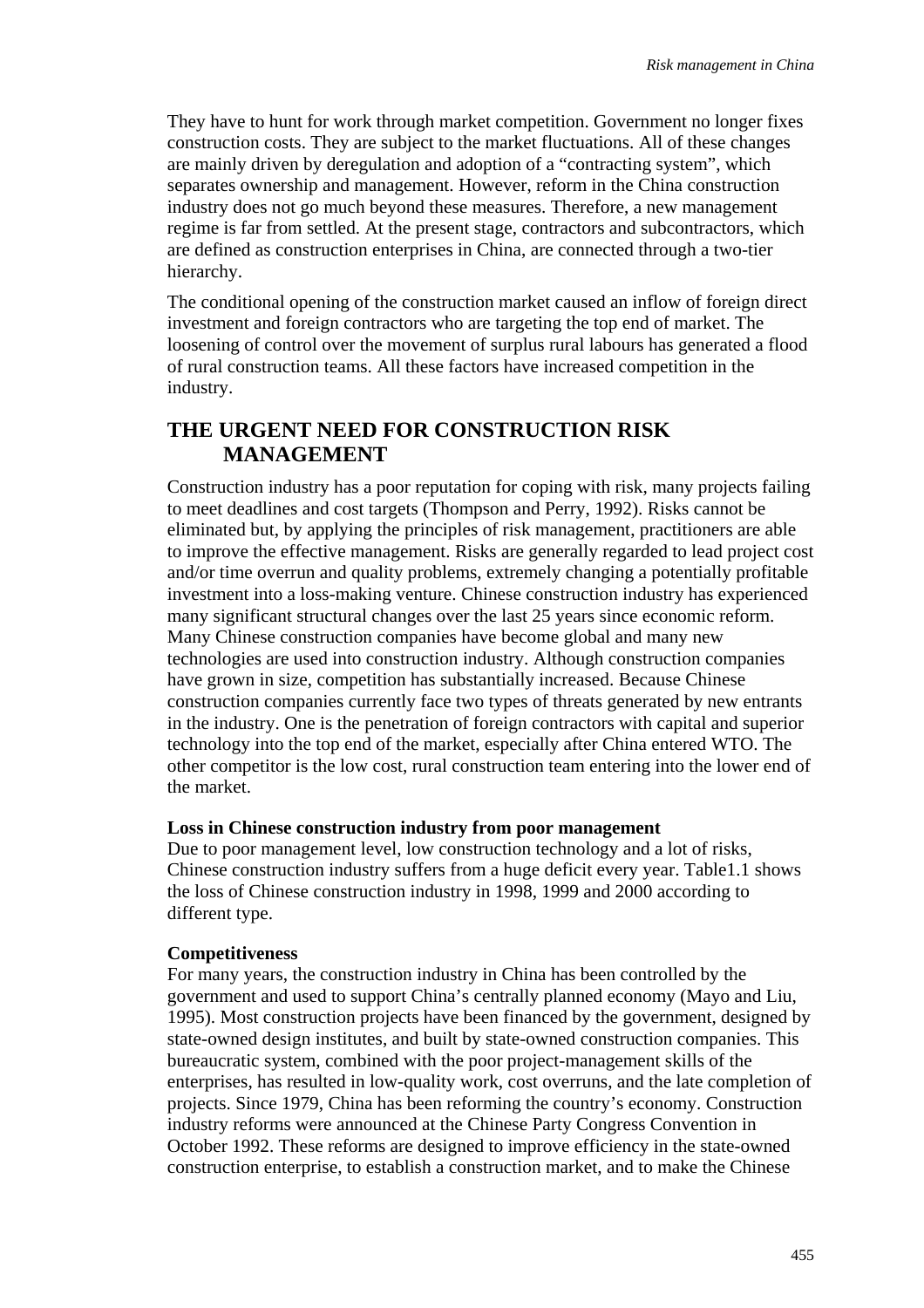construction firms more competitive with international firms. The objectives of the construction reforms include the following (Mayo and Liu, 1995):

- Restructuring the industry's administration system
- Opening construction markets
- Allowing autonomy in state-owned construction enterprises
- Establishing a competitive bidding system
- Adopting professional construction management practices
- Improving project management skills

### **Table 1**: The loss of Chinese construction industry in 1998, 1999 and 2000

| <b>Types of company</b>                    | Gross<br>turnover | Number of<br>construction<br>companies | Number of<br>deficit<br>companies | Deficit (CNY<br>10,000 | <b>Deficit</b><br>(%) |
|--------------------------------------------|-------------------|----------------------------------------|-----------------------------------|------------------------|-----------------------|
| 2000                                       |                   |                                        |                                   |                        |                       |
| Whole construction companies in<br>China   |                   | 47,234                                 | 9,678                             | 718,718                | 20.5                  |
| Sate-owned construction companies          | 48,614,000        | 9,148                                  | 2,496                             | 444,775                | 27.3                  |
| Collective construction companies          | 37,563,929        | 25,286                                 | 4,300                             | 116,891                | 17.0                  |
| Private construction companies             | 3,190,532         | 3,488                                  | 786                               | 14,027                 | 22.5                  |
| 1999                                       |                   |                                        |                                   |                        |                       |
| Whole construction companies in<br>China   |                   | 45,634                                 | 9,612                             | 782,692                | 21.1                  |
| Sate-owned construction companies          | 43, 423, 557      | 9,218                                  | 2,639                             | 522,210                | 28.6                  |
| Collective construction companies          | 37,641,754        | 26,818                                 | 4,772                             | 163,358                | 17.8                  |
| Private construction companies             | 1,964,393         | 2,416                                  | 522                               | 8,945                  | 21.6                  |
| Joint-stock construction companies<br>1998 | 15,068,049        | 5,741                                  | 1,143                             | 59,142                 | 19.9                  |
| Whole construction companies in<br>China   |                   | 41,114                                 | 5,884                             | 491,183                | 14.31                 |
| Sate-owned construction companies          | 34,189,413        | 8,702                                  | 1,628                             | 325,276                | 18.71                 |
| Collective construction companies          | 41,402,779        | 28,304                                 | 3,188                             | 117,867                | 11.26                 |
| Private construction companies             | 448,828           | 838                                    | 156                               | 3,486                  | 18.62                 |
| Joint-stock construction companies         | 5,813,926         | 3,360                                  | 545                               | 20,446                 | 16.22                 |

Hou, Jian in 1993, the Minister of the Construction, named 17 items in the agenda for future Chinese construction reform, two of which are: promoting the development of professional management; establishing effective methods to manage quality, scheduling, and cost control. Chinese government pays more attention than before to project management technology and knowledge to increase the competitiveness of construction industry.

### **Knowledge competitiveness**

There are three distinct views on competitiveness as follows (Wignaraja, 2003):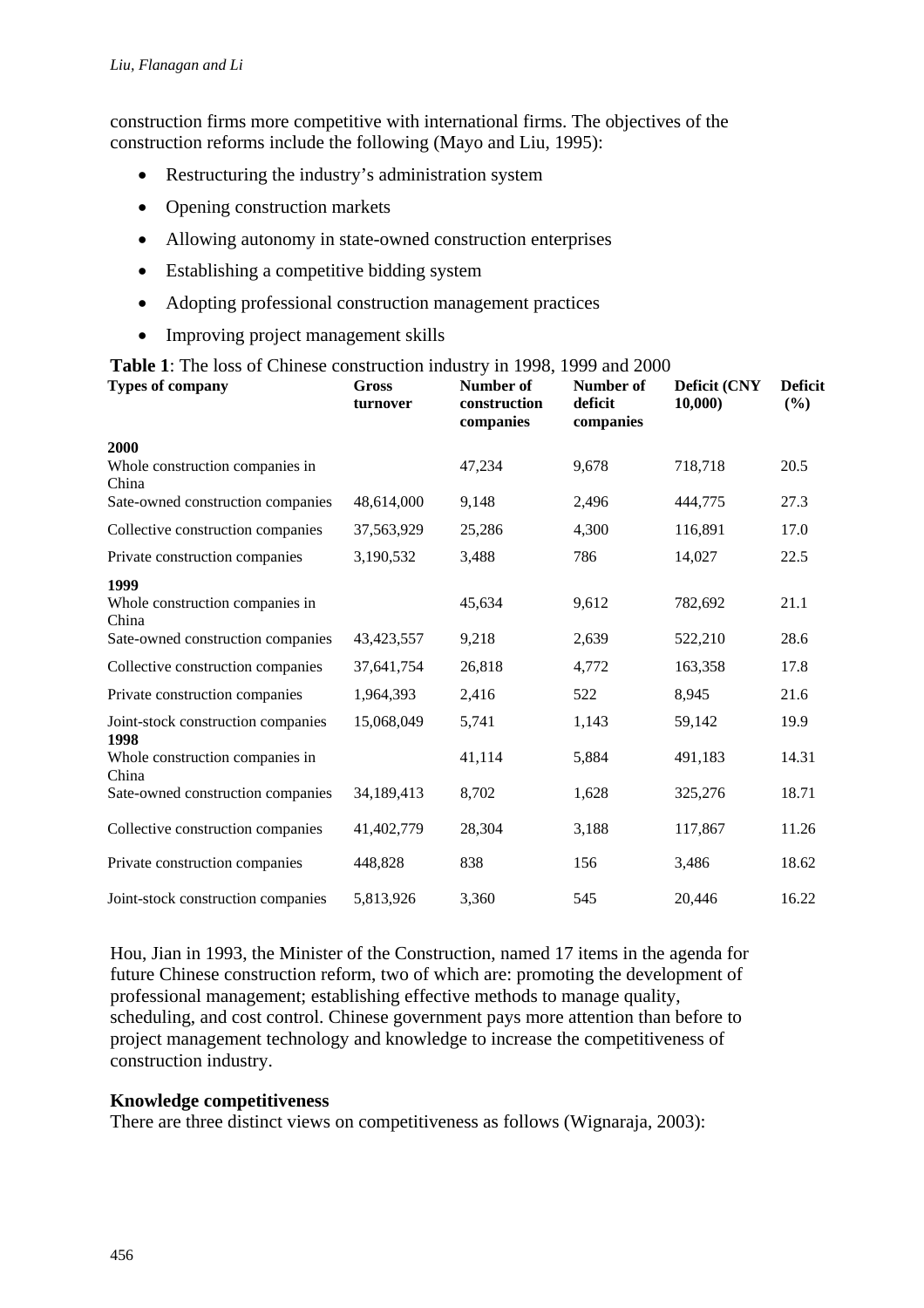- 1. A macroeconomic perspective which deals with internal and external balance at country-level and focuses on real exchange rate management as the principal tool for competitiveness;
- 2. A business strategy perspective, which is concerned with rivalries between firms and countries and a limited role for public policies in fostering competitiveness;
- 3. A technology and innovation perspective that emphasis innovation and learning at the enterprise and national-levels and active public policies for creating competitiveness.

Technology has long been regarded as an important determinant of competitive advantage in world markets (Wignaraja, 2003). Knowledge and information are becoming the key drivers of international competitiveness and the global economy, making it crucial to respond rapidly and efficiently to changes. However China faces daunting internal challenges compounded by the knowledge and information revolution. Chinese construction industry should focus on developing technology and innovation to strengthen competitiveness. Partly as a result of a high growth rate, but also because of the knowledge revolution, China faces a period of wrenching and continual restructuring affecting all sectors, as noted in the tenth five-year plan.

#### **International competitiveness**

To compete and prosper in this new environment, China has to open more and harness the forces shaping the global economy, leapfrogging to take advantage of rapidly evolving technologies. It must welcome the knowledge revolution, which, though it presents considerable challenges, also grants significant opportunities to improve China's development. Since China entered the World Trade Organization (WTO), the effective use of knowledge has become the most important factor of international competitiveness. This does not mean that China must simply develop high technology. It means that China must encourage its construction industry and people to acquire, create, disseminate, and use knowledge more effectively for greater economic and social development. The government must move farther from being a controller and producer to becoming the architect of a new socialist market and knowledge-based system, a system that is more self-regulating through appropriate market-supporting institutions. The doors are not yet completely open for foreign firms to compete in China, or for China to compete overseas (Mayo and Liu, 1995). China should utilize this period to improve the competitiveness of its construction industry.

#### **Sustainable development in construction industry**

The construction industry, perhaps more than most, is particularly plagued by risk (Flanagan and Norman, 1993), but often this risk is not dealt with adequately, resulting in poor performance with increased costs and time delays (Thompson & Perry 1992). Construction projects are becoming increasingly complex and dynamic in their nature and the introduction of new procurement methods means that many contractors have been forced to rethink their approach to the way that risks are treated within their projects and organizations. The construction industry has often been accused of short-term goals with emphasis on higher margins and profits. Lack of investment in people, processes and technology is costing the industry from major contractors to specialist subcontractors. Dealing with variations on health and safety issues on an individual project is all very well but what about the less tangible issues? The risk of accepting the wrong client, tendering at lowest price, lack of succession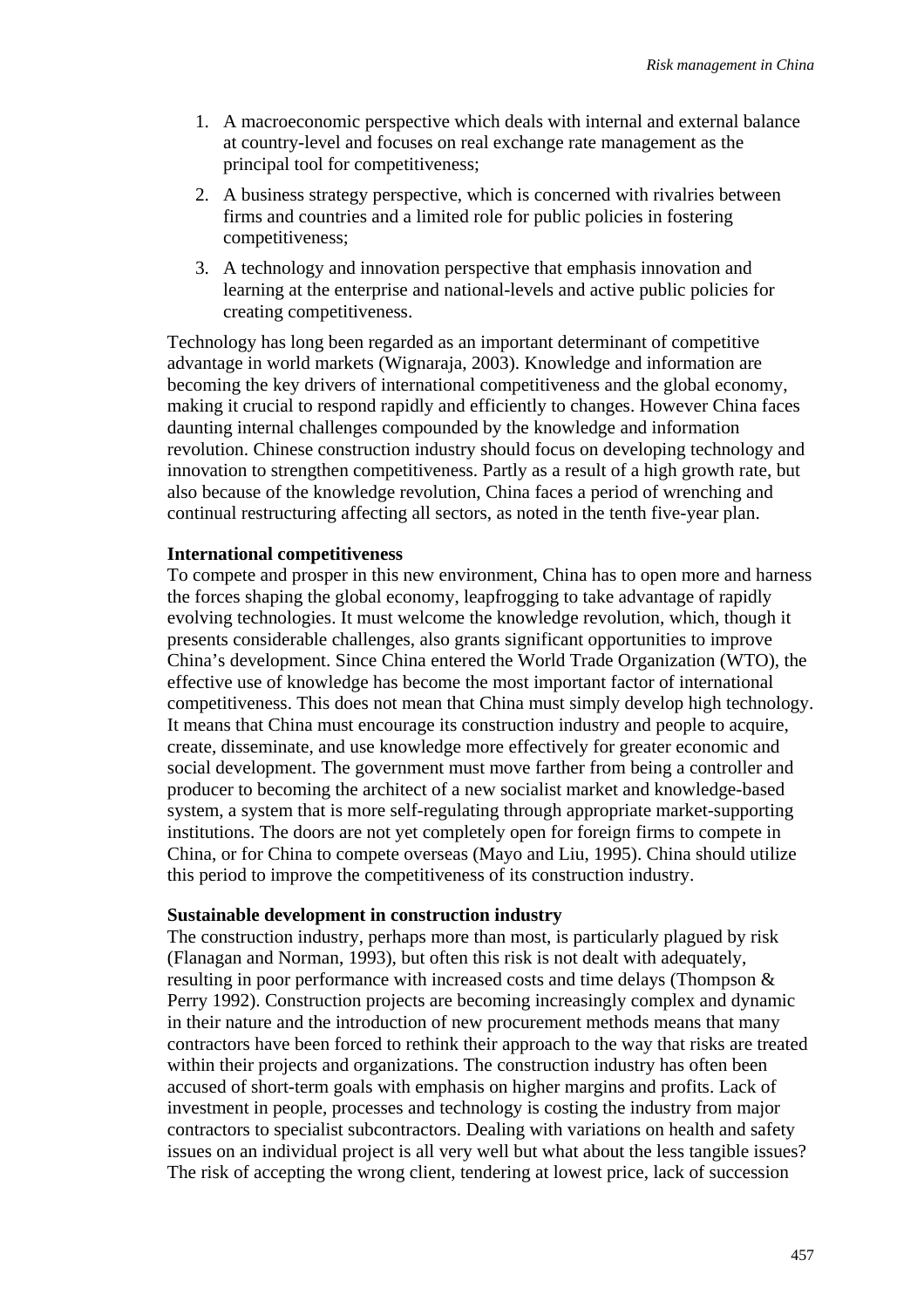planning or destroying a brand - these issues have a much greater long term effect on the risk profile of a business. Lack of capacity in both the construction sector and in government, an uncertain economic environment, and lack of accurate data on which to base decisions, are identified as the main barriers to the realization of sustainable construction.

### **Construction risks in China**

The Chinese construction market will be the largest construction market in the world by 2020. China has huge requirements for infrastructure, housing, health care and education buildings. However, China has no background of risk management. The rapid expansion of the construction market in China parallels a growing demand for advanced construction technology and management. The construction sector in China is facing many new risks, including physical, financial, technical and operational risks.

## **PROJECT MANAGEMENT VERSUS RISK MANAGEMENT**

A broad definition of project risk is 'the implications of the existence of significant uncertainty about the level of project performance achievable'(Chapman and Ward, 1997). Risk can affect project performance. So risk management is the bedrock of the construction industry. However, the approach to risk management has not evolved, and now lags other industries in the sophistication of its risk identification, evaluation, mitigation and control. People, process and technology are three components of risk management. Inefficient and careless handling of risks decreases the profit of Chinese construction industry a lot. Unless effective action is taken to arrest the declining trend and to improve on the quality of risk management in China, the situation would worsen. Risk makes economic and project management more difficult for any entity. Risk management can be one of the most creative tasks of project management (Smith, 1999). Risk management is a particular form of decision-making within project management. Recent examples exist where the government has used the constructor's proposed project management process and evaluation of candidate risks as a key source selection discriminator in competitive procurements. The difference between project success and disaster is of course more complex than managing or not managing risk, but it appears that the track record of successful projects would have been greatly improved if more companies had included risk as an integrated part of the project control and quality system (Smith, 1999). In China, risk management has successfully been used in other industries, such as insurance and stock market. Hopefully, risk management will be used into construction industry. Risk management can help construction industry reduce, absorb and transfer risk and exploit potential opportunities.

# **TYPOLOGY OF CONSTRUCTION RISKS**

Construction is a high-risk industry without a very good track record of risk issues. The participants in the industry, as a result, have suffered from the agonizing outcomes of failure in the form of unusual delays in project completion, with cost surpassing the budgeted cost and sometimes failed to meet quality standards and operational requirements.

Construction risk is generally perceived as events that influence project objectives of cost, time and quality. Some risks involved in the construction process are fairly predictable or readily identifiable; others may be totally unforeseen. Typical risks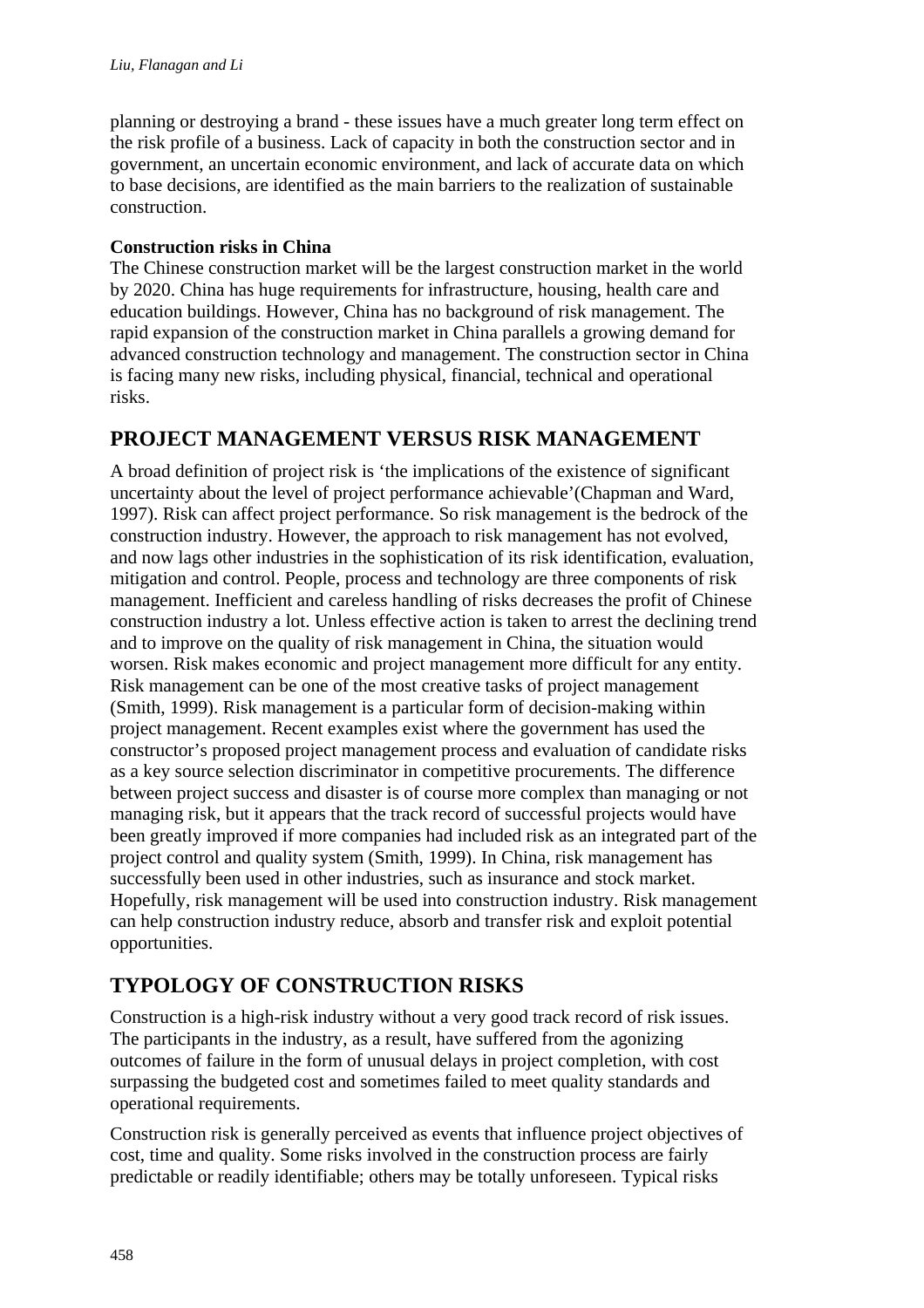which may result in delays and/or increased costs to a contractor (Edwards, 1995) include:

*(1) Clients risks* 

- Client cancels project
- Client delays start of project
- Client suspends works
- Client delays payments of certificates and claims
- Client delays taking over works
- Client insolvency leaves outstanding debts for work done
- Client insolvency gives receiver material on site for which suppliers have not been paid
- Deficiencies, errors, contradictions, ambiguities in contract documents, e.g. specifications and drawings
- Inadequate supply, quality, timing of information and drawings by client's designers, architects, etc.
- Unexpectedly onerous requirements by client's supervisors
- Unexpected inadequacy of pre-construction site investigation data in terms of interpretation or recommendations
- Unforeseen ground conditions
- Late project changes in size, scope
- Consequences of delays in interconnecting contracts, e.g. plant

### *(2) Supplier/subcontractor risks*

- Supplier start delay
- Supplier poor performance, quality of materials, timing, delivery of information
- Subcontractor (nominated or otherwise) start delay
- Subcontractor poor performance, quality of materials, workmanship, design, timing, delivery of information
- Subcontractor insolvency

### *(3) Constructional plant risks*

- Delay in availability of constructional plant
- Poor performance of constructional plant
- Breakdown of key constructional plant
- Lack of standby plant, spares
- Fall in expected resale values

### **(4) Direct contractor risks**

- Shortages of experienced staff and labour
- Contractor start delay
- Contractor poor performance, inappropriate materials, workmanship, design, timing, management inefficiency
- Poor performance by any joint venture partners
- Liabilities for injury, damage or interference to persons or third party property on of off the site
- Responsibility to correct defects in the defects liability/maintenance period
- Long-term responsibilities for latent defects which become evident after the end of a contract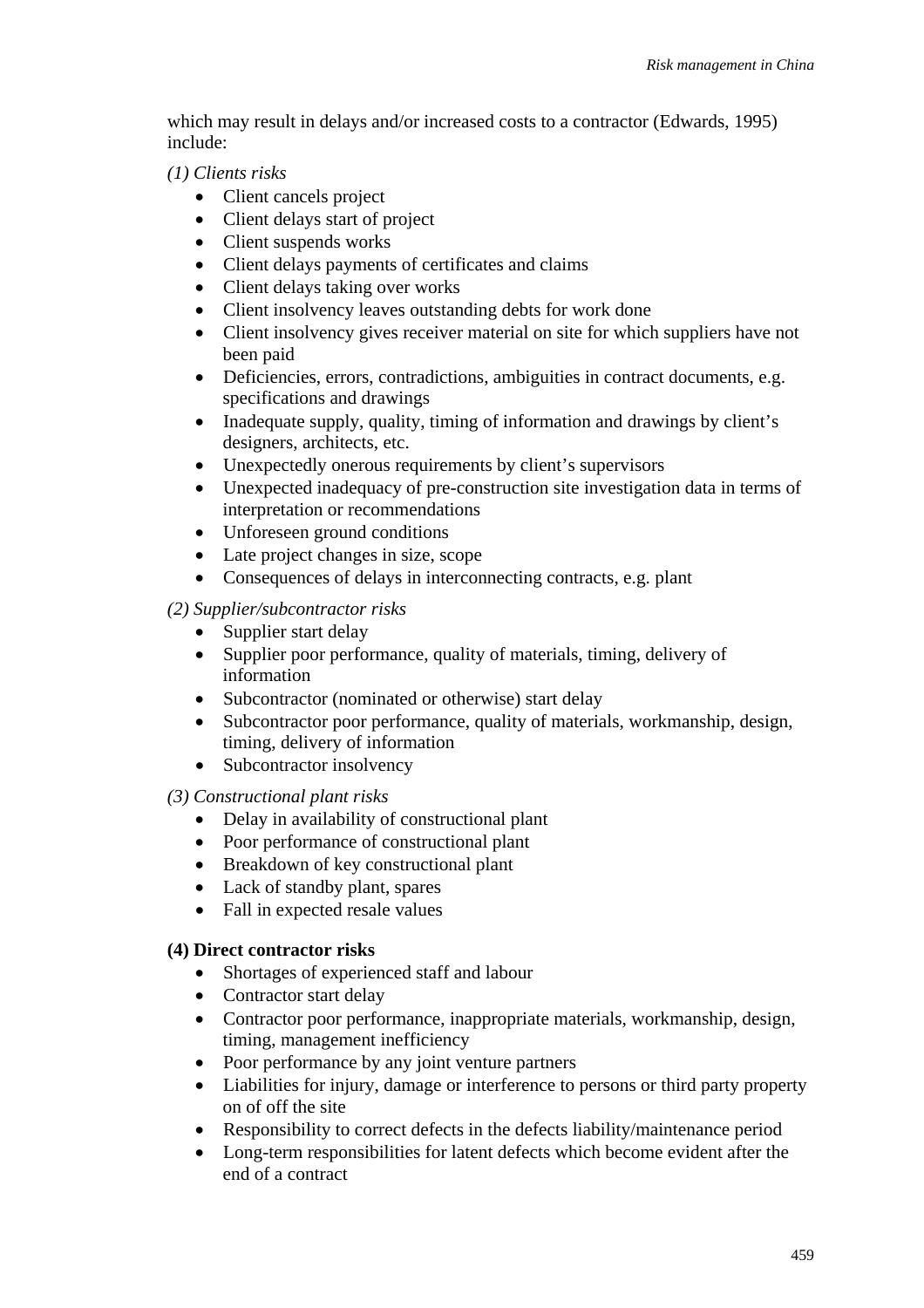- Strikes, labour disputes
- Consequential losses, e.g. loss of profits arising from incidents
- Accident to key operatives, management staff
- Frustration of contract due to some fortuitous intervening event altering the nature of the contract to the extent that it can no longer be undertaken as intended
- Adverse weather
- Fire, theft, other physical risks
- Significant temporary and permanent works failures during construction due to design, materials or workmanship
- Unforeseen services, obstructions, contamination, ground conditions, water inflows, gases, vertical shafts, mine workings
- Archaeological finds
- Explosive finds
- Malicious damage, terrorism, war, civil commotion
- Contractually defined 'excepted risks' occurring
- Unforeseen events and delays not allowed for in tender

### *(5) Financial risks*

- Inadequate tender pricing
- Unexpected price escalations not covered/covered by contract clause
- Statutory pay increases, tax increases, etc.
- Devaluation
- Financial constraints on ability to meet payments to others

### *(6) Third party risks*

- Statutory changes affecting construction, e.g. heath and safety requirements
- Failure to obtain planning consents, easements, etc. in time allowed
- Unexpected difficulties as a result of interface with third party utilities and others
- Unexpected difficulties as a result of need to liase with other contractors on site
- Delays in approvals by engineer, client, local authorities
- Local environment pressure groups
- Damage to works by third parties

### *(7) Overseas risks*

- Overseas skill/supervision shortages
- Overseas plant, spares and material shortages
- Local customs
- Import/export difficulties
- Exchange control restrictions
- Unexpected exchange rate movement
- Bureaucratic delays
- Remoteness of site access and/or facilities and/or communications

### *(8) Litigation/arbitration risks*

- Delay on resolving litigation/arbitration disputes
- Uncertainty of result disputes
- Unfavourable decisions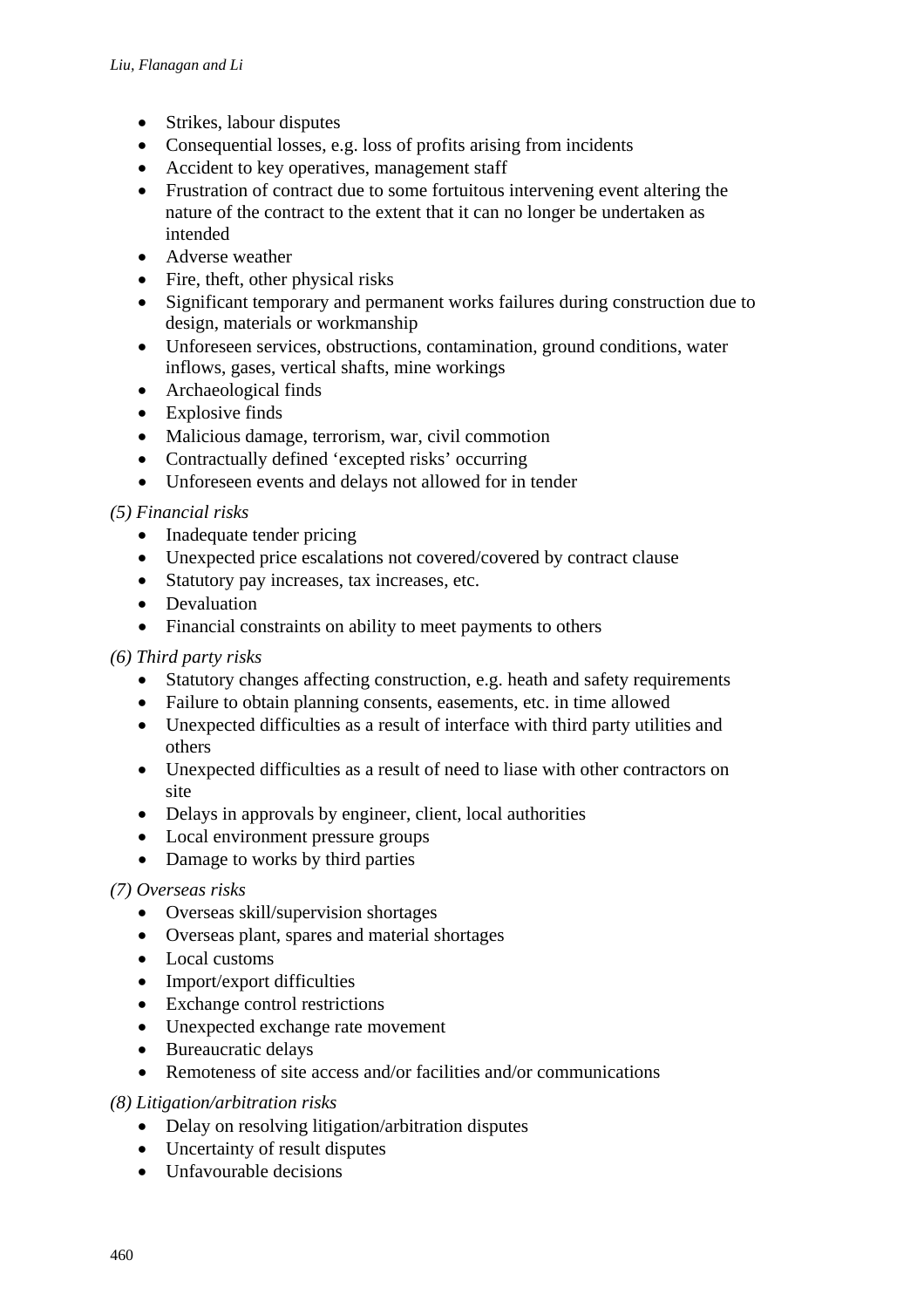• Costs of legal process

# **BENEFIT OF RISK MANAGEMENT**

Risk management is not about predicting the future, but understanding a project and making a better decision regarding the management of that project tomorrow (Smith, 1999). In project management terms, the most serious effects of risk can be summarized as follows: failure to keep under the cost estimate; failure to achieve the required completion date; and failure to reach the required quality and operational requirements. Risk management can help stakeholders to avoid or alleviate these failures. The benefits of risks management can be summarized as follows:

- Project issues are identified, understood and taken into consideration from the start;
- Decisions are supported by thorough analysis;
- The definition and structure of the project are continually monitored and controlled;
- Clearer understanding of specific risks associated with a project;
- Development of historical data to help future risk management procedures:
- Improve project management experience and communication.

## **BARRIERS TO RISK MANAGEMENT IN CHINA**

Although risk management can be attractive for Chinese construction companies, only a few have actually used such techniques and instruments. The reason for this may be that Chinese construction industry faces barriers. Project success does not just happen. There are many risks that can lead to the project to miss its key objectives of cost, time and scope. Sadly, most Chinese construction companies do not know much about risk management and do not even attempt to practice it. Many Chinese construction companies are familiar with risk management but few can understand its contribution to good project outcomes. They are not good at practicing risk management because of ingrained habits; prejudices and attitudes that frustrate risk management. Even so, some other companies do understand project risk management and try to establish the conditions under which they will succeed in applying it to their projects. Unfortunately, they find that cultural behaviours and barriers to risk management are very difficult to overcome. The importance of risk management has been widely recognized in industrialized countries, but, in China, its application has been limited. This is partly because there are barriers to the introduction of risk management techniques. The construction industry suffers from more risk and uncertainty than most other industries. Unfortunately, the majority of project managers have not yet understood that it is necessary to regard project risks as a management issue because most of them think risk cannot be controlled. Furthermore, they do not believe in risk management. What they can do is just use their experience to decrease the loss from risks. They never consider using some kinds of technology or tools to manage risks in construction. The main difficulties in applying risk management in the Chinese construction industry can be summarized as follows:

- There is no standard procedure for collecting information; There is little perception about what risk management is and what results it can yield;
- Practitioners think that the elaborate network of personal relationships is much more significant than risk management;
- China has well educated people who are reluctant to make decisions;